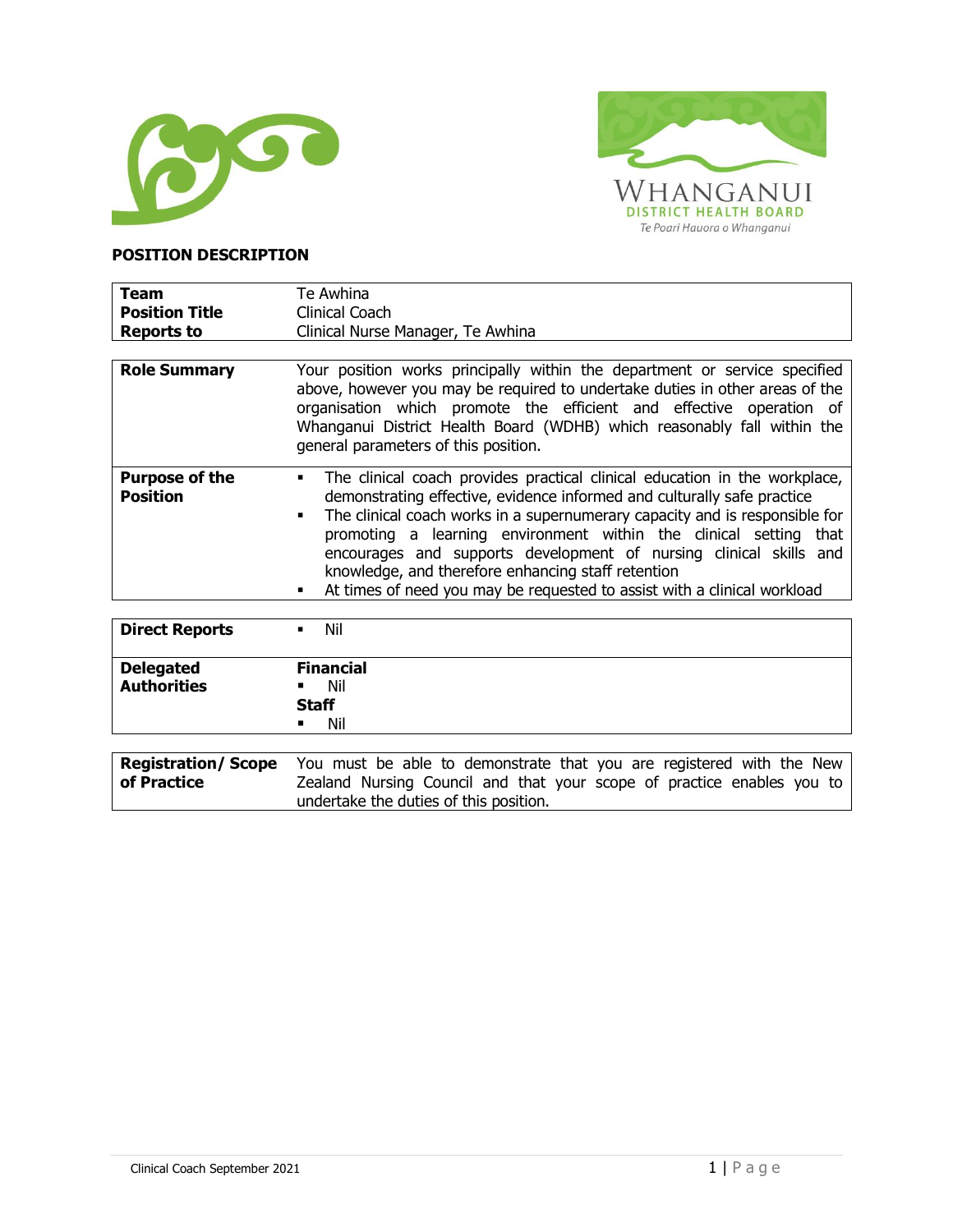



# **HE HAPORI ORA - THRIVING COMMUNITIES**

### NGĀ MOEMOEĀ ME NGĀ TINO WHĀINGA - OUR VISION AND MISSION

**OUR VISION: He Hapori Ora - Thriving Communities** 

The people in Whanganui District Health Board rohe live their healthiest lives possible in thriving communities.

OUR MISSION: Kia tãea e te whānau me te hāpori i tōna ake tino rangatiratanga Together we build resilient communities, empowering whanau and individuals to determine their own wellbeing.

## **NGĀ UARĀTANGA - OUR VALUES**

The value of love, respect and empathy, demonstrating compassionate and non-judgemental relationships. Closely interlinked with: Rangimarie - humility, maintaining composure, peace, accountability and responsibility Mauri - life's essence and balance.

#### Kōtahitanga

Aroha

The value of unity and vision sharing where we demonstrate trust and collaboration. Closely interlinked with: Whanaungatanga - spiritual wellness, relationships, beliefs, knowing who you are and what to do

Mana tangata - dignity, respect, protections, safety and acceptance.

### Manaakitanga

The value of respect, support and caring where we demonstrate doing our very best for others. Closely interlinked with: Kaitiakitanga - protection, maintaining values and taking care of people and things Tikanga Māori - guiding protocols and principles for how we do things.

### Tino Rangatiratanga

The value of self-determination where we empower individual/whānau choice. Closely interlinked with: Wairuatanga - spiritual wellness, relationships and beliefs Whakapapa - whānau-centred approach which achieves equity in health outcomes for Māori.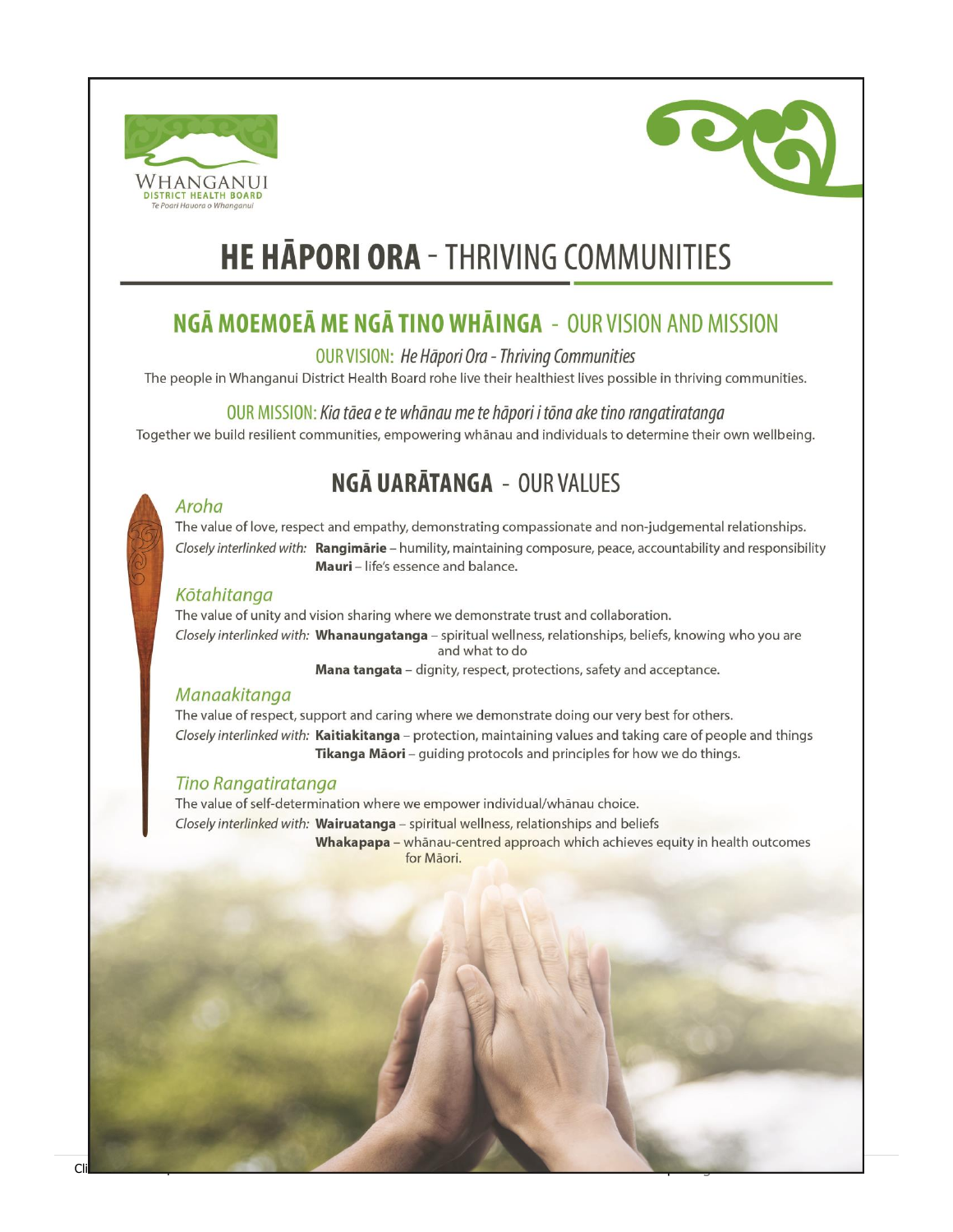| My role<br>responsibility | This role is primarily accountable for:                                                                                                                                                                                                                                                                                                                                                                                                                                                                |  |  |  |  |  |
|---------------------------|--------------------------------------------------------------------------------------------------------------------------------------------------------------------------------------------------------------------------------------------------------------------------------------------------------------------------------------------------------------------------------------------------------------------------------------------------------------------------------------------------------|--|--|--|--|--|
|                           | Working with the NETP nurse educator and other educators to clinically<br>$\blacksquare$<br>assist the nursing staff within mental health services with clinical education<br>and training needs<br>Working with nurses who need to refresh their clinical skills or knowledge<br>$\blacksquare$<br>during a Performance Improvement Plan (PIP)<br>Provide practical clinical education in the workplace, demonstrating<br>$\blacksquare$<br>effective, evidence informed and culturally safe practice |  |  |  |  |  |
|                           | A set of performance objectives will be agreed annually between your manager<br>and yourself reflecting applicable strategic and operational ambitions.                                                                                                                                                                                                                                                                                                                                                |  |  |  |  |  |

| <b>Key Performance Indicators</b> |                                                                                                                           |  |  |  |  |  |  |
|-----------------------------------|---------------------------------------------------------------------------------------------------------------------------|--|--|--|--|--|--|
| <b>Key</b>                        | <b>Expected outcomes</b>                                                                                                  |  |  |  |  |  |  |
| accountabilities                  |                                                                                                                           |  |  |  |  |  |  |
| <b>Clinical coaching</b>          | Role models clinical excellence and culturally safe nursing practice                                                      |  |  |  |  |  |  |
|                                   | Is a recognised clinical resource for all staff but particularly those new to the<br>$\blacksquare$                       |  |  |  |  |  |  |
|                                   | clinical area                                                                                                             |  |  |  |  |  |  |
|                                   | Takes a supportive role in enabling and motivating nurses to develop skills<br>$\blacksquare$                             |  |  |  |  |  |  |
|                                   | and confidence, and is available for clinical support and advice in all areas of<br>nursing practice                      |  |  |  |  |  |  |
|                                   | $\blacksquare$                                                                                                            |  |  |  |  |  |  |
|                                   | Works in a supernumerary capacity to ensure that adequate time and<br>resource is available to meet the needs of learners |  |  |  |  |  |  |
|                                   |                                                                                                                           |  |  |  |  |  |  |
|                                   | Works with nurses to identify and support the achievement of their<br>$\blacksquare$                                      |  |  |  |  |  |  |
|                                   | individual clinical learning needs and develops a support plan with the staff<br>member and their manager                 |  |  |  |  |  |  |
|                                   | Identifies Māori and Pacific nurses who may require additional cultural<br>$\blacksquare$                                 |  |  |  |  |  |  |
|                                   | support and connects them with this support and with peers                                                                |  |  |  |  |  |  |
|                                   | Shares knowledge and skills and provides advice that is consistent with<br>٠.                                             |  |  |  |  |  |  |
|                                   | organisational core values, polices and guidelines                                                                        |  |  |  |  |  |  |
|                                   |                                                                                                                           |  |  |  |  |  |  |
|                                   | Demonstrates adult learning principles and provides coaching in a positive<br>$\blacksquare$                              |  |  |  |  |  |  |
|                                   | and supportive manner                                                                                                     |  |  |  |  |  |  |
|                                   | Works closely with the tertiary education providers to develop relationships                                              |  |  |  |  |  |  |
|                                   | with students who will become new graduate nurses                                                                         |  |  |  |  |  |  |
|                                   | Assists in the development of the nursing new graduate programme and<br>$\blacksquare$                                    |  |  |  |  |  |  |
|                                   | provides practical support for new graduate nurses including one to one                                                   |  |  |  |  |  |  |
|                                   | clinical support in the workplace                                                                                         |  |  |  |  |  |  |
|                                   | Orientates new staff and provides one to one clinical support in the<br>$\blacksquare$                                    |  |  |  |  |  |  |
|                                   | workplace during the orientation period                                                                                   |  |  |  |  |  |  |
|                                   | Identifies and leads programmes to improve the transition of new graduate                                                 |  |  |  |  |  |  |
|                                   | and new nurses into confident practitioners in the clinical setting                                                       |  |  |  |  |  |  |
|                                   | Coaches nurses in developing critical thinking skills.<br>$\blacksquare$                                                  |  |  |  |  |  |  |
|                                   | Nurses are assisted to undertake a comprehensive and accurate nursing<br>$\blacksquare$                                   |  |  |  |  |  |  |
|                                   | assessment of clients in a variety of settings, using organised and systematic                                            |  |  |  |  |  |  |
|                                   | assessment and tools and methods to collect data. Applies relevant research                                               |  |  |  |  |  |  |
|                                   | to underpin nursing assessment                                                                                            |  |  |  |  |  |  |
|                                   | Role models skilled administration of interventions, treatments and<br>٠                                                  |  |  |  |  |  |  |
|                                   | medications within legislation, codes and scope of practice and according to                                              |  |  |  |  |  |  |
|                                   | authorised prescription, established policy and guidelines                                                                |  |  |  |  |  |  |
|                                   | Coaches so that timely care/appropriate assistance is achieved for patients<br>$\blacksquare$                             |  |  |  |  |  |  |
|                                   | where their condition is assessed as of concern. There is improved support                                                |  |  |  |  |  |  |
|                                   |                                                                                                                           |  |  |  |  |  |  |
|                                   | to escalate concerns to the registrar and or consultant as required; nurses                                               |  |  |  |  |  |  |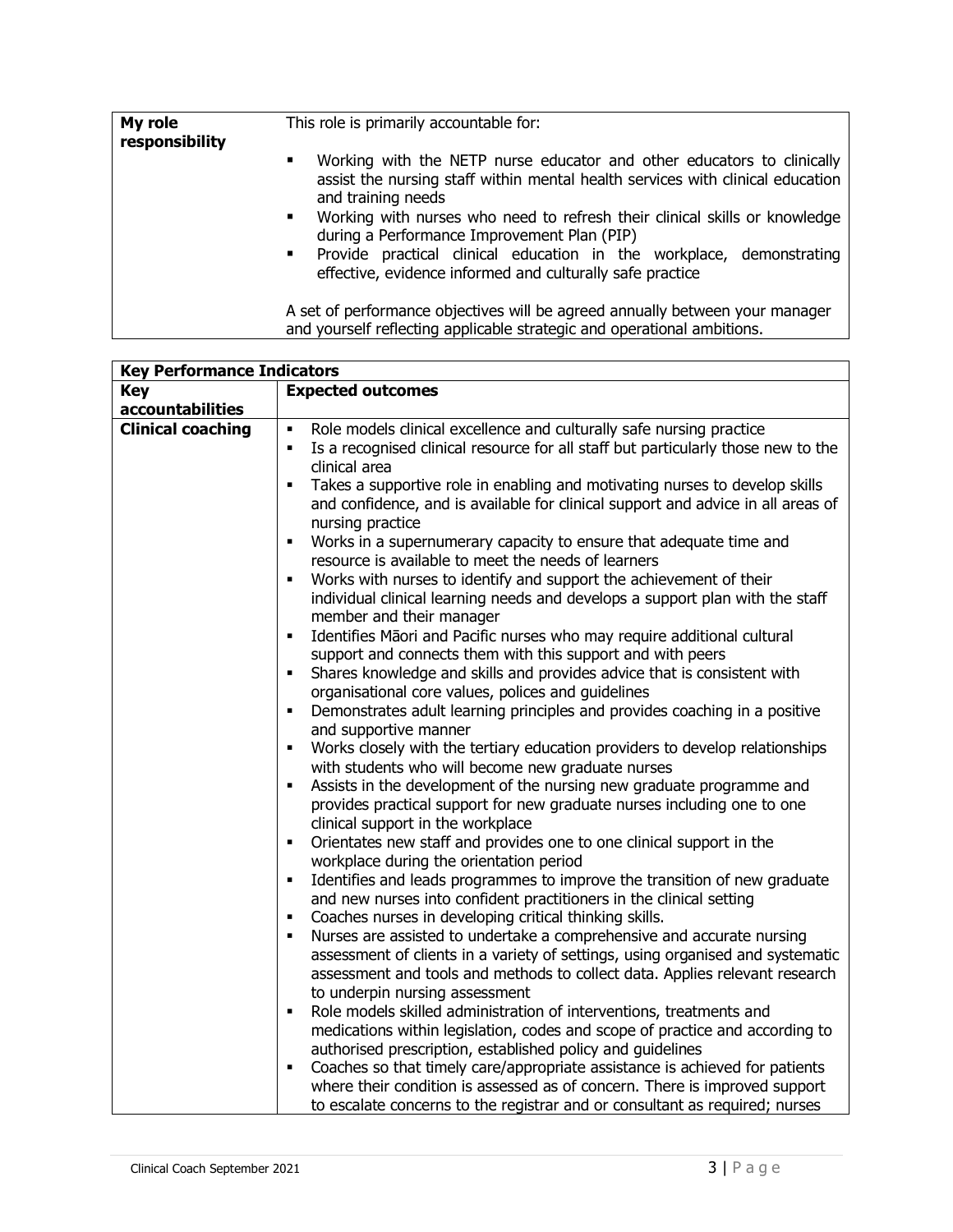|                                              | coached to alert the on-call team as necessary<br>Continuity and communication of issues to the right people at the right time<br>$\blacksquare$<br>is role modelled, including documentation of emergency situations (incident        |  |  |  |  |
|----------------------------------------------|----------------------------------------------------------------------------------------------------------------------------------------------------------------------------------------------------------------------------------------|--|--|--|--|
|                                              | report)<br>Ensures that documentation is accurate and maintains confidentiality of<br>$\blacksquare$<br>information. Coaches staff to maintain clear, concise, timely and current<br>client records within legal and ethical framework |  |  |  |  |
| <b>Professional</b><br>development           | Practices in accordance with legal, ethical, culturally safe and professional<br>٠.<br>standards                                                                                                                                       |  |  |  |  |
|                                              | Maintains and develops own expertise and knowledge in nursing practice<br>$\blacksquare$                                                                                                                                               |  |  |  |  |
|                                              | through continuing professional development<br>Pro-actively participates in own performance development and review<br>٠                                                                                                                |  |  |  |  |
|                                              | Develops and sustains productive working relationships with the multi-<br>٠<br>disciplinary team to facilitate best practice                                                                                                           |  |  |  |  |
| <b>Continuous quality</b>                    | Demonstrates clinical leadership in identifying and proposing quality<br>$\blacksquare$                                                                                                                                                |  |  |  |  |
| improvement and<br>risk management           | improvement<br>• Encourages nurses to attend and/or participate in nursing specific case                                                                                                                                               |  |  |  |  |
|                                              | review meetings                                                                                                                                                                                                                        |  |  |  |  |
|                                              | Provides feedback to nursing educators about possible themes for education                                                                                                                                                             |  |  |  |  |
| <b>Statutory &amp; Treaty</b>                | sessions<br>Demonstrates culturally safe practice, upholds Te Tiriti o Waitangi, and                                                                                                                                                   |  |  |  |  |
| of Waitangi                                  | demonstrates commitment to Pae Ora                                                                                                                                                                                                     |  |  |  |  |
| obligations                                  | Contributes to the professional and political integrity of the Organisation by                                                                                                                                                         |  |  |  |  |
|                                              | carrying out all functions in compliance with the Te Tiriti o Waitangi<br>• Works to minimise health disparity for Māori and enhance equity of                                                                                         |  |  |  |  |
|                                              | access and outcome                                                                                                                                                                                                                     |  |  |  |  |
|                                              | Shows sensitivity to cultural complexity in the workforce and population                                                                                                                                                               |  |  |  |  |
| To recognise<br>individual                   | Contribute to a safe and healthy workplace:                                                                                                                                                                                            |  |  |  |  |
| responsibility for                           | follow and comply with health and safety policies and processes, and apply<br>them to own work activities, including use of/wearing Personal Protective                                                                                |  |  |  |  |
| workplace Health                             | Equipment as required                                                                                                                                                                                                                  |  |  |  |  |
| & Safety under the                           | participate in activities directed at preventing harm and promoting well-<br>٠                                                                                                                                                         |  |  |  |  |
| <b>Health and Safety</b><br>at Work Act 2015 | being in the workplace<br>identify, report and self-manage hazards where appropriate<br>٠                                                                                                                                              |  |  |  |  |
|                                              | early and accurate reporting of incidents at work and raise issues of<br>٠                                                                                                                                                             |  |  |  |  |
|                                              | concern when identified                                                                                                                                                                                                                |  |  |  |  |
|                                              |                                                                                                                                                                                                                                        |  |  |  |  |
| My capability &<br>personal qualities        | To be effective and succeed in this role it is expected that you will have the<br>following proven capabilities:                                                                                                                       |  |  |  |  |
|                                              | <b>Nursing Council specified:</b>                                                                                                                                                                                                      |  |  |  |  |
|                                              | Be a registered nurse<br>٠                                                                                                                                                                                                             |  |  |  |  |
|                                              | Have a minimum of five years' post-qualifying clinical experience<br>Hold a current practicing certificate with no conditions<br>٠                                                                                                     |  |  |  |  |
|                                              | Have never been the subject of any adverse findings of any professional<br>٠                                                                                                                                                           |  |  |  |  |
|                                              | body                                                                                                                                                                                                                                   |  |  |  |  |
|                                              | Demonstrate clinical and cultural competence to a high standard<br>٠                                                                                                                                                                   |  |  |  |  |
|                                              | <b>Essential:</b>                                                                                                                                                                                                                      |  |  |  |  |
|                                              | Experience in adult learning principles and practice                                                                                                                                                                                   |  |  |  |  |
|                                              | Completed preceptor or mentor training course<br>٠<br>Completed or participating in postgraduate education                                                                                                                             |  |  |  |  |
|                                              | Skills, knowledge and ability to provide education and coaching.<br>٠                                                                                                                                                                  |  |  |  |  |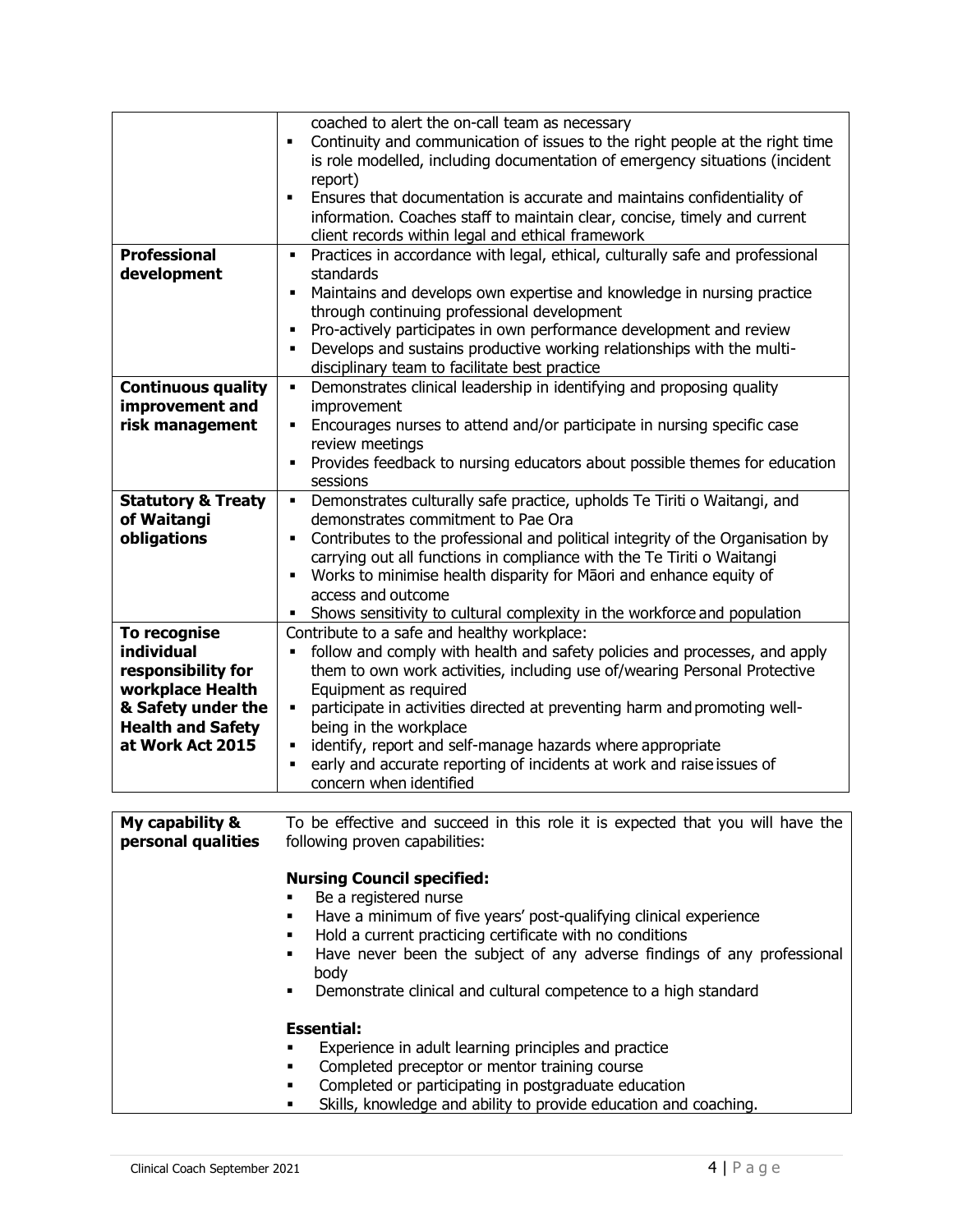| ٠              | Ability to demonstrate clinical leadership, and maintain contemporaneous |
|----------------|--------------------------------------------------------------------------|
|                | evidence informed practice                                               |
|                | Knowledge of programme development                                       |
| ٠              | Ability to plan, implement and evaluate an individual coaching plan      |
| ٠              | Evidence of strong commitment to quality improvement                     |
|                | Demonstrated confident collaborative approach, enhancing the capability  |
|                | and contribution of the team                                             |
| $\blacksquare$ | Confident and able computer skills                                       |
|                |                                                                          |
|                | <b>Personal attributes:</b>                                              |
|                | Mature, positive, proactive and enthusiastic attitude                    |
| ٠              | Ability to work under own direction without oversight                    |
|                | Committed to own professional and personal development                   |
|                | Receives and processes constructive feedback related to own performance  |
| ٠              | Kind, empathic and committed to the learning needs of others             |
| ٠              | Seeks out opportunities to support others in achieving goals             |
|                | Strong teamwork, collaboration and inclusive of colleagues               |
|                |                                                                          |
|                | Can manage conflict constructively                                       |
| ٠              | Recognises and respects individual differences                           |
| ٠              | Develops positive working relationships                                  |
|                | Upholds confidentiality, behaves with integrity and discretion           |
| ٠              | Makes effective decisions within appropriate timeframes and levels of    |
|                | responsibility                                                           |
| ٠              | Escalates issues appropriately, and seeks assistance when needed         |
|                | Demonstrates strong written and verbal communication skills              |
|                | Communicates without engendering conflict                                |
|                |                                                                          |

| <b>My relationships</b><br>to nurture | It is the responsibility of each WDHB employee to establish and maintain<br>positive, healthy, collaborative and constructive partnerships with leaders,<br>managers, clinicians, support staff and administrators and relevant external<br>networks; stay abreast of, and contribute to local, regional and national health<br>care activities and initiatives. |                                                                                                                        |  |  |  |  |
|---------------------------------------|------------------------------------------------------------------------------------------------------------------------------------------------------------------------------------------------------------------------------------------------------------------------------------------------------------------------------------------------------------------|------------------------------------------------------------------------------------------------------------------------|--|--|--|--|
|                                       | <b>Internal</b>                                                                                                                                                                                                                                                                                                                                                  | <b>External</b>                                                                                                        |  |  |  |  |
|                                       | Director of Nursing<br>Associate Director of Nursing<br>Nurse Managers<br><b>Clinical Nurse Managers</b><br>Nurse Educators<br><b>Duty Nurse Managers</b><br>Medical staff<br><b>Registered Nurses</b><br><b>Enrolled Nurses</b><br><b>Health Care Assistants</b><br>Nursing students                                                                            | Patients, clients and families,<br>whānau<br><b>External agencies</b><br>$\blacksquare$<br>Members of the public<br>п. |  |  |  |  |

| My wellbeing,   | Safety starts with each of us:                                                                       |  |  |  |  |  |
|-----------------|------------------------------------------------------------------------------------------------------|--|--|--|--|--|
| health & safety | • No business objective will take priority over health and safety                                    |  |  |  |  |  |
|                 | • Most incidents are preventable                                                                     |  |  |  |  |  |
|                 | • While management have ultimate accountability, each of us is responsible                           |  |  |  |  |  |
|                 | for our own health & safety as well as that of our colleagues, patients,<br>visitors and contractors |  |  |  |  |  |
|                 | • Every individual should feel safe in their workplace                                               |  |  |  |  |  |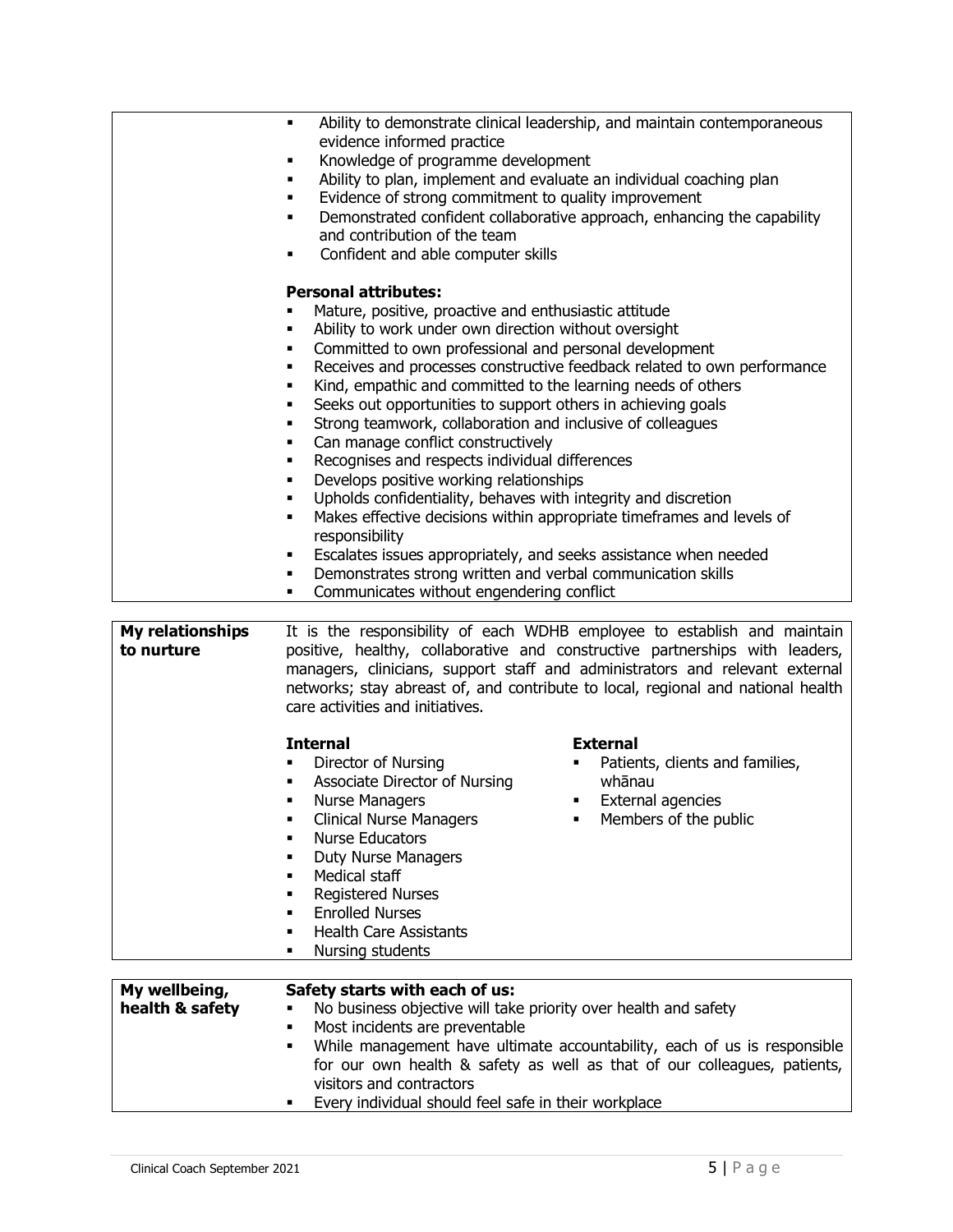|                                                      | It is everyone's responsibility to work safely. This requires us to be<br>٠        |  |  |  |  |  |
|------------------------------------------------------|------------------------------------------------------------------------------------|--|--|--|--|--|
|                                                      | proactive, flexible and resilient; anticipate hazards and events and:              |  |  |  |  |  |
|                                                      | resolve risks and hazards yourself if that's the right thing to do<br>٠            |  |  |  |  |  |
|                                                      | speak up so that we can resolve this as a team<br>٠                                |  |  |  |  |  |
|                                                      | report all health and safety concerns                                              |  |  |  |  |  |
|                                                      | if you're not sure what to do refer to the relevant policy and procedure<br>٠      |  |  |  |  |  |
|                                                      | Our people prevent incidents and determine whether we work safely. Our<br>٠        |  |  |  |  |  |
|                                                      | people therefore are the solution to ensure as many things as possible go          |  |  |  |  |  |
|                                                      | right, that we learn from events and adjust the way we work for the                |  |  |  |  |  |
|                                                      | conditions. Staying safe only succeeds because individuals and teams adjust        |  |  |  |  |  |
|                                                      | to and meet the conditions at work                                                 |  |  |  |  |  |
|                                                      | Each of us is responsible to take care of ourselves and each other so we can<br>٠  |  |  |  |  |  |
|                                                      | take care of others.                                                               |  |  |  |  |  |
|                                                      |                                                                                    |  |  |  |  |  |
| <b>Physical Attributes</b>                           | We will make all reasonable efforts to provide a safe and healthy workplace for    |  |  |  |  |  |
|                                                      | all, including persons with disability.                                            |  |  |  |  |  |
|                                                      | Must be able to function in rapidly changing and demanding conditions<br>٠         |  |  |  |  |  |
|                                                      | when required.                                                                     |  |  |  |  |  |
|                                                      | Hearing and speech sufficient to communicate clearly with patients and co-<br>٠    |  |  |  |  |  |
|                                                      | workers, monitor patient status and equipment, recognise impending                 |  |  |  |  |  |
|                                                      | emergencies relating to patients and equipment and hear emergency alarm.           |  |  |  |  |  |
|                                                      | Ability to wear face masks and rubber gloves for protection against<br>٠           |  |  |  |  |  |
|                                                      | infectious disease.                                                                |  |  |  |  |  |
|                                                      | Absence of a health condition which could increase appointee's susceptibility      |  |  |  |  |  |
|                                                      | if exposed to infections more frequently than usual                                |  |  |  |  |  |
|                                                      | Skin condition should allow frequent contact with water, soap/disinfectant<br>٠    |  |  |  |  |  |
|                                                      | soap, chemicals and latex rubber.                                                  |  |  |  |  |  |
|                                                      | Skin should not be fissured, scaly, cracked on hands, forearms, face or neck.<br>٠ |  |  |  |  |  |
|                                                      | The appointee must not have infection or colonisation with MRSA.<br>٠              |  |  |  |  |  |
|                                                      | The appointee must not have a health condition that will put others at risk.<br>٠  |  |  |  |  |  |
|                                                      | Manual dexterity sufficient to operate a variety of specialised equipment<br>٠     |  |  |  |  |  |
|                                                      | used within wards/departments at Whanganui Hospital as required,                   |  |  |  |  |  |
|                                                      | including syringes and intravenous pumps together with safe administration         |  |  |  |  |  |
|                                                      | of drugs and use of clerical items including personal computers.                   |  |  |  |  |  |
|                                                      | A high degree of physical capacity is required as the work is physically<br>٠      |  |  |  |  |  |
|                                                      | demanding, involving standing, walking, sitting, stretching, twisting bending      |  |  |  |  |  |
|                                                      | and lifting/moving weights up to and above 15 kilograms frequently.                |  |  |  |  |  |
|                                                      |                                                                                    |  |  |  |  |  |
|                                                      | (Stature extremes may increase hazard of shared activities).                       |  |  |  |  |  |
|                                                      | A high degree of mental concentration is required.<br>٠                            |  |  |  |  |  |
|                                                      | Ability to move about and undertake necessary duties (sometimes in<br>٠            |  |  |  |  |  |
|                                                      | restricted spaces) in wards / departments / community settings within              |  |  |  |  |  |
|                                                      | Whanganui District Health Board.                                                   |  |  |  |  |  |
|                                                      | Visual ability sufficient to read, write/record, operate equipment, safely<br>٠    |  |  |  |  |  |
|                                                      | administer medications, monitor equipment and patient status enabling              |  |  |  |  |  |
|                                                      | accurate performance of essential job duties                                       |  |  |  |  |  |
|                                                      | Successful interviewees will need to know their "Hepatitis B" status               |  |  |  |  |  |
| and have available recent documented MRSA clearance. |                                                                                    |  |  |  |  |  |